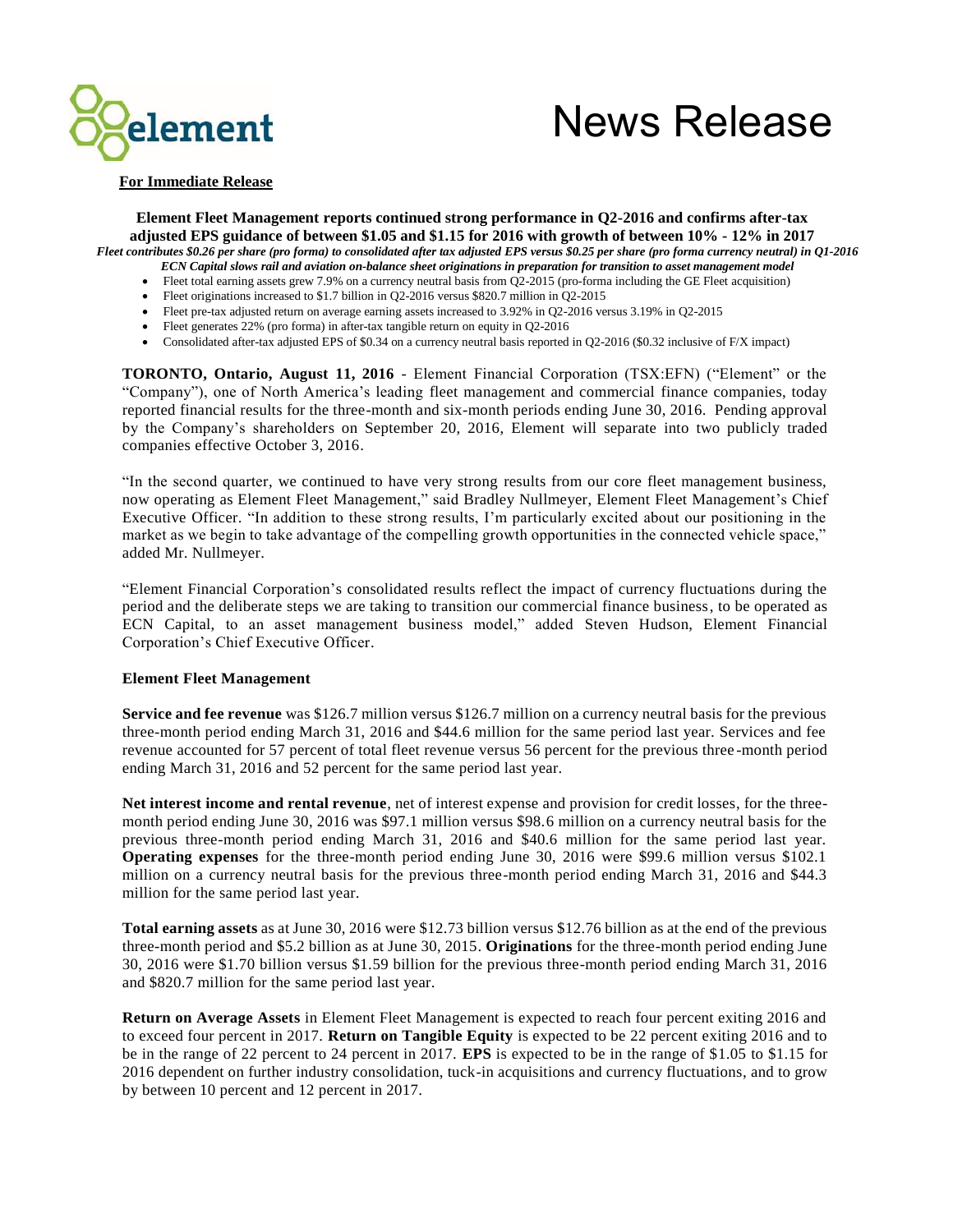"Element Fleet Management had a very strong second quarter with record origination volumes and a further uptick to 57 percent in the contribution that service and fee revenue makes to our revenue mix," said Bradley Nullmeyer, Element Fleet Management's Chief Executive Officer. "I'm also pleased to report that we are now in the closing innings of our integration of the fleet management business that we acquired from GE Capital last June and have confirmed that our integration savings will achieve an annualized run rate of US\$100 million by the end of 2016 putting us on a clear path to exit the year with a four percent ROAA," added Mr. Nullmeyer.

## **ECN Capital**

**Total earning assets** as at June 30, 2016 were \$6.6 billion versus \$6.6 billion on a currency neutral basis as at the end of the previous three-month period and \$5.4 billion as at June 30, 2015. **Originations** for the threemonth period ending June 30, 2016 were \$474.1 million versus \$523.5 million for the previous three-month period ending March 31, 2016 and \$980.4 million for the same period last year.

**Net interest income and rental revenue**, net of interest expense and provision for credit losses, for the threemonth period ending June 30, 2016 was \$51.2 million versus \$60.7 million on a currency neutral basis for the previous three-month period ending March 31, 2016 and \$44.6 million for the same period last year. **Syndication and other income** increased to \$6.7 million for the three-month period ending June 30, 2016 from \$6.1 million on a currency neutral basis for the previous three-month period ending March 31, 2016 and decreased from \$19.9 million for the same period last year when the Company closed ECAF I, its inaugural asset management fund. **Operating expenses** for the three-month period ending June 30, 2016 decreased to \$15.3 million from \$17.9 million on a currency neutral basis for the previous three-month period ending March 31, 2016 and \$16.6 million for the same period last year.

**Before-tax adjusted operating income** for the three-month period ending June 30, 2016 was \$42.6 million (\$0.11 per share) versus \$48.9 million (\$0.13 per share) on a currency neutral basis for the previous threemonth period ending March 31, 2016 and \$47.9 million (\$0.15 per share) for the same period last year.

"ECN Capital's Vendor Finance business had solid growth in originations in the U.S. (+4% over Q1-2016) and Canada (+52% over Q1-2016) as economic conditions improved in selected North American market segments which we continue to see reflected in our third quarter pipeline," said Steven Hudson, ECN Capital's Chief Executive Officer. "This growth was moderated by the deliberate slowdown in the pace of new originations from our rail and aviation verticals together with the accelerated run-off in our civil aviation portfolio as we pivot ECN Capital to an asset management business model," added Mr. Hudson.

#### **Consolidated**

**Before-tax adjusted operating income** was \$166.8 million, or \$0.41 per share, compared to \$88.8 million, or \$0.31 per share for the same period last year. **After-tax adjusted operating income** for the three-month period ending June 30, 2016 was \$130.7 million or \$0.32 per share (basic) versus \$67.9 million or \$0.23 per share for the same period last year.

#### **Dividends Declared**

The Company's Board of Directors has authorized and declared a quarterly dividend of \$0.025 per outstanding common share of Element for the third quarter of 2016. The dividend will be paid on October 17, 2016 to shareholders of record at the close of business on September 30, 2016. These dividends are designated to be eligible dividends for purposes of section 89(1) of the Income Tax Act (Canada).

The Company's Board of Directors also declared the following dividends on Element's preferred shares:

A quarterly dividend of \$0.4125 per outstanding Cumulative 5-Year Rate Reset Preferred Share, Series A (TSX: EFN.PR.A) payable on September 30, 2016 to shareholders of record on the close of business on September 16, 2016. The dividend payment is for the quarterly period up to but excluding September 30, 2016.

A quarterly dividend of \$0.40625 per outstanding Cumulative 5-Year Rate Reset Preferred Share, Series C (TSX: EFN.PR.C) payable on September 30, 2016 to shareholders of record on the close of business on September 16, 2016. The dividend payment is for the quarterly period up to but excluding September 30, 2016.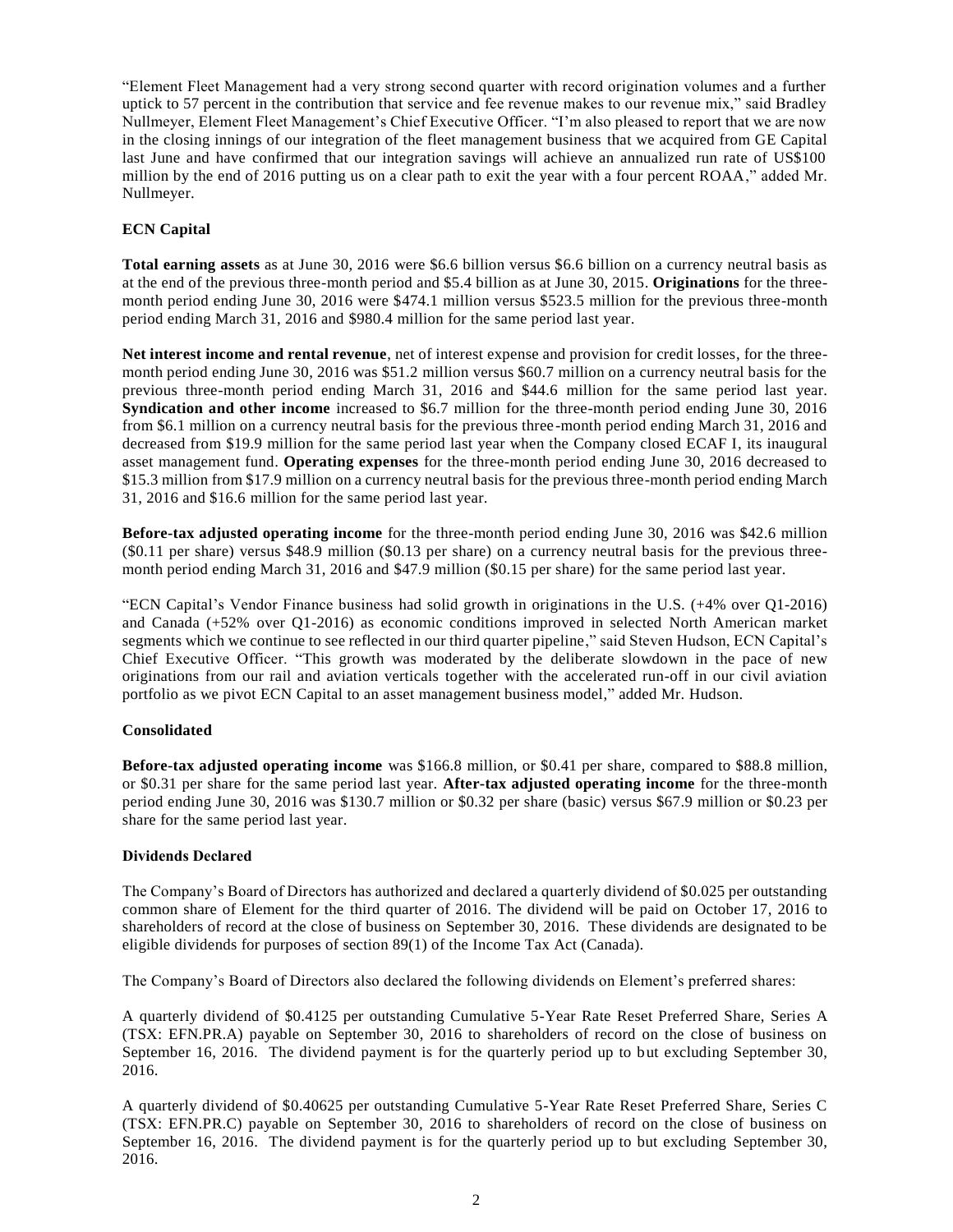A quarterly dividend of \$0.40 per outstanding Cumulative 5-Year Rate Reset Preferred Share, Series E (TSX: EFN.PR.E) payable on September 30, 2016 to shareholders of record on the close of business on September 16, 2016. The dividend payment is for the quarterly period up to but excluding September 30, 2016.

A quarterly dividend of \$0.40625 per outstanding Cumulative 5-Year Rate Reset Preferred Share, Series G (TSX: EFN.PR.G) payable on September 30, 2016 to shareholders of record on the close of business on September 16, 2016. The dividend payment is for the quarterly period up to but excluding September 30, 2016.

These dividends are designated to be eligible dividends for purposes of section 89(1) of the Income Tax Act (Canada).

### **Conference Call**

A conference call to discuss the results with analysts will be held on Thursday, August 11, 2016 at 5:00 p.m. Eastern Time. The conference call can be accessed by dialing the following numbers:

| North America Toll-Free: | 1-866-696-5910 passcode 4477550                     |
|--------------------------|-----------------------------------------------------|
| Local:                   | 416-340-2217 passcode 4477550                       |
| International:           | https://www.confsolutions.ca/ILT?oss=7P1R8666965910 |

A series of presentation slides will be referenced by management during the conference call. These slides will be available on the Company's website in advance of the conference call and may be accessed at [http://www.elementcorp.com/investors/presentations-1.](http://www.elementcorp.com/investors/presentations-1)

The conference call will be recorded and can be accessed until September 9, 2016 by dialing 1-800-408-3053 or 905-694-9451 and entering the pass code 9560413.

#### **Non-IFRS Measures**

The Company's unaudited interim condensed consolidated financial statements have been prepared in accordance with International Financial Reporting Standards ("IFRS") as issued by the International Accounting Standards Board ("IASB") and the accounting policies we adopted in accordance with IFRS.

The Company believes that certain Non-IFRS Measures can be useful to investors because they provide a means by which investors can evaluate the Company's underlying key drivers and operating performance of the business, exclusive of certain adjustments and activities that investors may consider to be unrelated to the underlying economic performance of the business of a given period. Throughout this Press Release, management used a number of terms and ratios which do not have a standardized meaning under IFRS and are unlikely to be comparable to similar measures presented by other organizations. A full description of these measures can be found in the Management Discussion & Analysis that accompanies the financial statements for the quarter ended June 30, 2016.

Element's unaudited interim condensed financial statements and related management discussion and analysis as at and for the three-month and six-month periods ended June 30, 2016 have been filed on SEDAR [\(www.sedar.com\)](http://www.sedar.com/).

#### **About Element Financial Corporation**

With total assets of \$24.0 billion, Element Financial Corporation is one of North America's leading fleet management and equipment finance companies. A shareholder vote has been scheduled for September 20, 2016 to consider approval of an arrangement to separate the Company to two publicly traded entities – Element Fleet Management Corp. (Element Fleet) and ECN Capital Corp. (ECN Capital). As the world's largest publicly-traded fleet management services company, Element Fleet will operate the Company's fleet management business. As a leading North American equipment finance company, ECN Capital will operate the Company's commercial finance, vendor finance, rail finance and aviation finance businesses and transition to an origination and asset management business model.